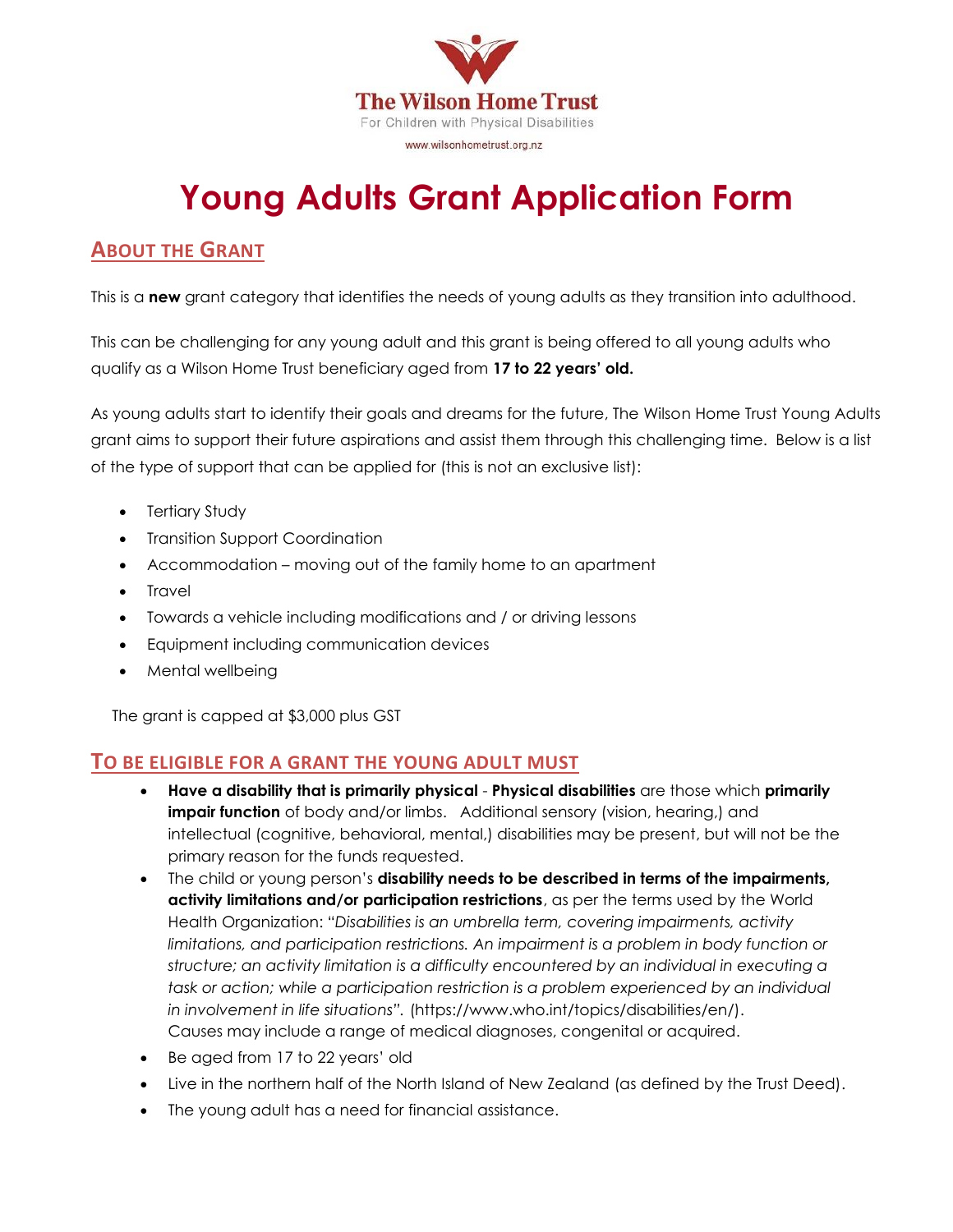**Excluded**: items that are funded by Government agencies (e.g. Accessible or Enable)

Applications will be considered approximately every six weeks and you will be notified of the Grants Committee's decision within approximately 3 weeks after the Closing Date.

*Note: If your grant is approved, it must be used within 3 months, unless we agree there are exceptional circumstances.* 

**Ethnicity**: We request information in the application form about the young adult's ethnicity because we are required to report on ethnicity ensuring there is a focus on Maori and Pacific communities in order to reduce health inequities.

**CONTACT:** Trust Administrator on 09 488 0126 <sup>|</sup> [info@wilsonhometrust.org.nz](mailto:info@wilsonhometrust.org.nz)

## **Young Adults Grant Application Form**

| <b>APPLICANT'S DETAILS (NAME OF PERSON FILLING OUT THE FORM)</b>                     | DATE: |  |  |  |
|--------------------------------------------------------------------------------------|-------|--|--|--|
|                                                                                      |       |  |  |  |
|                                                                                      |       |  |  |  |
|                                                                                      |       |  |  |  |
|                                                                                      |       |  |  |  |
| YOUNG ADULT'S DETAILS (IF DIFFERENT FROM ABOVE):                                     |       |  |  |  |
|                                                                                      |       |  |  |  |
|                                                                                      |       |  |  |  |
|                                                                                      |       |  |  |  |
|                                                                                      |       |  |  |  |
|                                                                                      |       |  |  |  |
| <b>YOUNG ADULT'S INFORMATION</b>                                                     |       |  |  |  |
|                                                                                      |       |  |  |  |
|                                                                                      |       |  |  |  |
|                                                                                      |       |  |  |  |
| Describe the physical disability that relates to the need that you are applying for: |       |  |  |  |

The Wilson Home Trust, Private Bag 93517, Takapuna, 0740. **Page 2 Mar 22**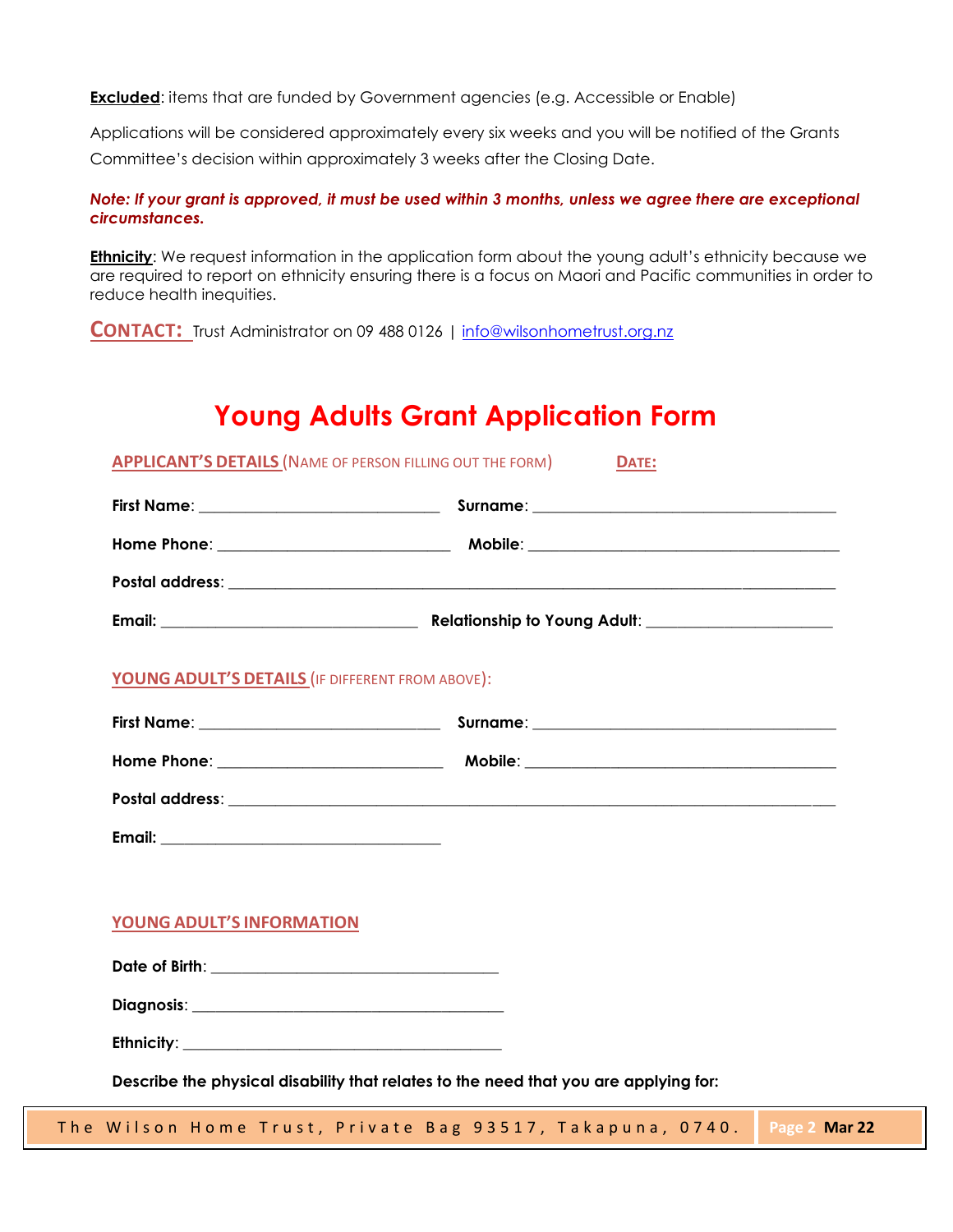### **FURTHER DETAILS:**

|                                           | Is the young adult a New Zealand Citizen or Permanent Resident?                                      |                  | Yes $\Box$ No $\Box$ |  |  |
|-------------------------------------------|------------------------------------------------------------------------------------------------------|------------------|----------------------|--|--|
|                                           | Has the young adult received funding from the Wilson Home Trust before?                              |                  |                      |  |  |
|                                           |                                                                                                      | Unsure $\square$ | $Yes \Box No \Box$   |  |  |
|                                           | If yes, please provide details of how much and when                                                  |                  |                      |  |  |
|                                           |                                                                                                      |                  |                      |  |  |
|                                           | If this is the first time you are applying for a Wilson Home Trust Grant, how did you hear about us? |                  |                      |  |  |
| $\Box$                                    | Health Professional - e.g. GP, OT, Paediatrician, etc.                                               |                  |                      |  |  |
| $\Box$                                    | School                                                                                               |                  |                      |  |  |
| $\Box$                                    | Recommended by a friend or colleague                                                                 |                  |                      |  |  |
| ⊔                                         | Social Media                                                                                         |                  |                      |  |  |
| $\Box$                                    | Search Engine - e.g. Google Chrome, etc.                                                             |                  |                      |  |  |
| $\Box$                                    |                                                                                                      |                  |                      |  |  |
|                                           | I give permission for The Wilson Home Trust to explore alternative funding options for this          |                  |                      |  |  |
|                                           | application:                                                                                         |                  | Yes $\Box$ No $\Box$ |  |  |
|                                           | Are you applying for funding elsewhere?                                                              |                  | Yes $\Box$ No $\Box$ |  |  |
|                                           |                                                                                                      |                  |                      |  |  |
|                                           |                                                                                                      |                  |                      |  |  |
| How will this grant help the young adult? |                                                                                                      |                  |                      |  |  |
|                                           |                                                                                                      |                  |                      |  |  |
|                                           |                                                                                                      |                  |                      |  |  |
|                                           |                                                                                                      |                  |                      |  |  |
|                                           |                                                                                                      |                  |                      |  |  |
|                                           |                                                                                                      |                  |                      |  |  |
|                                           |                                                                                                      |                  |                      |  |  |

 $\_$  ,  $\_$  ,  $\_$  ,  $\_$  ,  $\_$  ,  $\_$  ,  $\_$  ,  $\_$  ,  $\_$  ,  $\_$  ,  $\_$  ,  $\_$  ,  $\_$  ,  $\_$  ,  $\_$  ,  $\_$  ,  $\_$  ,  $\_$  ,  $\_$  ,  $\_$  ,  $\_$  ,  $\_$  ,  $\_$  ,  $\_$  ,  $\_$  ,  $\_$  ,  $\_$  ,  $\_$  ,  $\_$  ,  $\_$  ,  $\_$  ,  $\_$  ,  $\_$  ,  $\_$  ,  $\_$  ,  $\_$  ,  $\_$  ,

 $\_$  ,  $\_$  ,  $\_$  ,  $\_$  ,  $\_$  ,  $\_$  ,  $\_$  ,  $\_$  ,  $\_$  ,  $\_$  ,  $\_$  ,  $\_$  ,  $\_$  ,  $\_$  ,  $\_$  ,  $\_$  ,  $\_$  ,  $\_$  ,  $\_$  ,  $\_$  ,  $\_$  ,  $\_$  ,  $\_$  ,  $\_$  ,  $\_$  ,  $\_$  ,  $\_$  ,  $\_$  ,  $\_$  ,  $\_$  ,  $\_$  ,  $\_$  ,  $\_$  ,  $\_$  ,  $\_$  ,  $\_$  ,  $\_$  ,

\_\_\_\_\_\_\_\_\_\_\_\_\_\_\_\_\_\_\_\_\_\_\_\_\_\_\_\_\_\_\_\_\_\_\_\_\_\_\_\_\_\_\_\_\_\_\_\_\_\_\_\_\_\_\_\_\_\_\_\_\_\_\_\_\_\_\_\_\_\_\_\_\_\_\_\_\_\_\_\_\_\_\_\_\_\_\_\_\_\_\_\_\_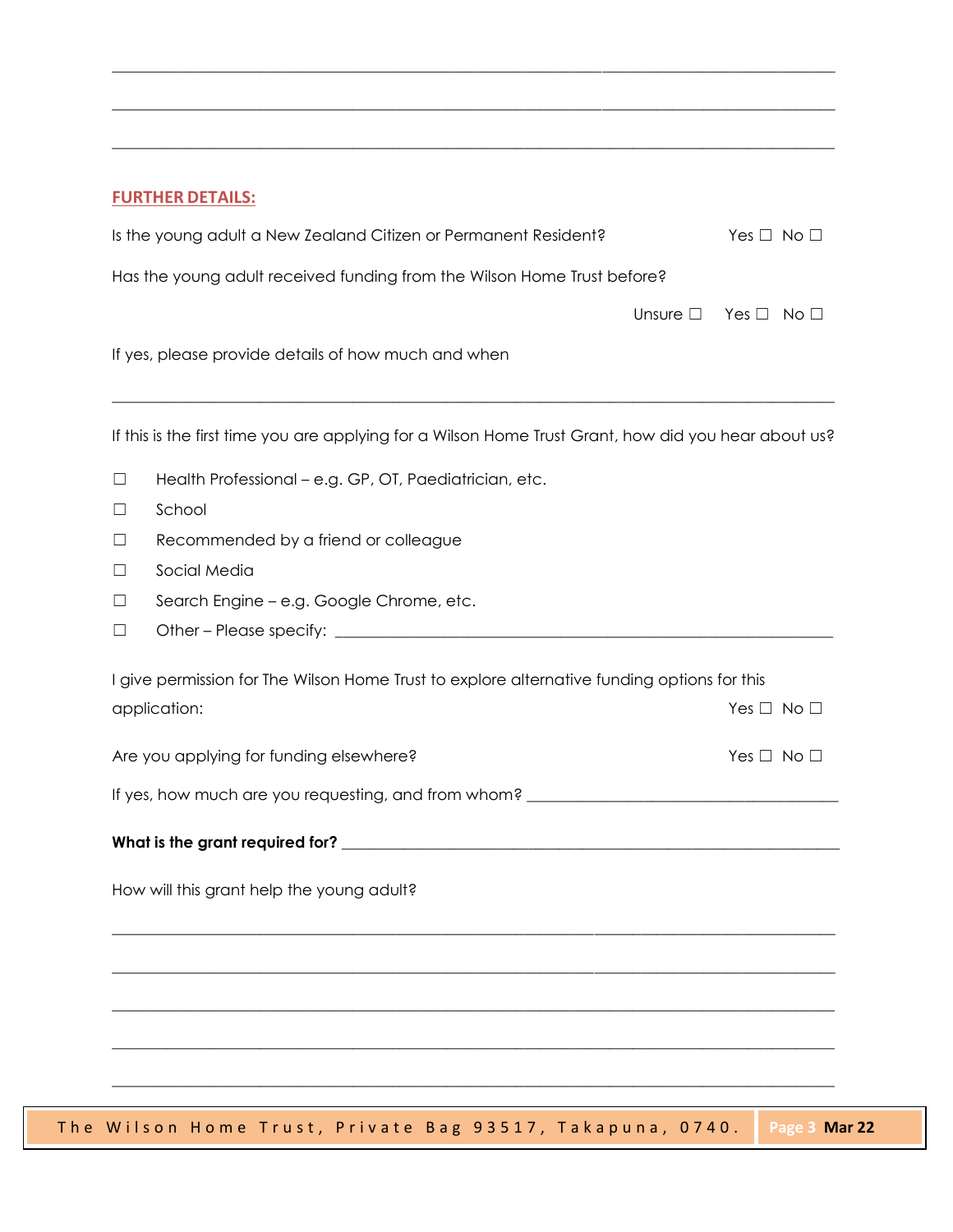**Amount requested** (including GST): \$\_\_\_\_\_\_\_\_\_\_\_\_\_\_\_\_\_\_\_\_\_\_\_\_\_\_\_\_\_\_\_\_\_\_

#### **FINANCIAL NEED:**

**Can you provide evidence of your weekly financial need** – e.g. Household income and expenses. If you need assistance, please call the Trust Administrator on 0800 948 787

**\_\_\_\_\_\_\_\_\_\_\_\_\_\_\_\_\_\_\_\_\_\_\_\_\_\_\_\_\_\_\_\_\_\_\_\_\_\_\_\_\_\_\_\_\_\_\_\_\_\_\_\_\_\_\_\_\_\_\_\_\_\_\_\_\_\_\_\_\_\_\_\_\_\_\_\_\_\_\_\_\_\_\_\_\_\_\_\_\_\_\_\_\_**

| Income                                                                                  | \$ - Weekly |  |  |  |
|-----------------------------------------------------------------------------------------|-------------|--|--|--|
| Salary                                                                                  |             |  |  |  |
| <b>Benefits / Pension</b>                                                               |             |  |  |  |
| Rental or business income                                                               |             |  |  |  |
| Other income i.e. interest                                                              |             |  |  |  |
| earned                                                                                  |             |  |  |  |
| <b>Total Income</b>                                                                     |             |  |  |  |
|                                                                                         |             |  |  |  |
| Spending                                                                                |             |  |  |  |
| Mortgage / Rent                                                                         |             |  |  |  |
| Food                                                                                    |             |  |  |  |
| Power and Heating                                                                       |             |  |  |  |
| Insurances                                                                              |             |  |  |  |
| Hire Purchase or loan                                                                   |             |  |  |  |
| repayments                                                                              |             |  |  |  |
| Vehicle and transport costs                                                             |             |  |  |  |
| <b>Medical costs</b>                                                                    |             |  |  |  |
| Other                                                                                   |             |  |  |  |
| <b>Total Spending</b>                                                                   |             |  |  |  |
| Please provide any other information that may assist the Grants Committee to understand |             |  |  |  |
| your financial situation, e.g. saving to make house renovations, etc.                   |             |  |  |  |
|                                                                                         |             |  |  |  |
|                                                                                         |             |  |  |  |
|                                                                                         |             |  |  |  |
|                                                                                         |             |  |  |  |

**Please include any other relevant information or comments about your financial need**: \_\_\_\_\_\_\_\_\_

\_\_\_\_\_\_\_\_\_\_\_\_\_\_\_\_\_\_\_\_\_\_\_\_\_\_\_\_\_\_\_\_\_\_\_\_\_\_\_\_\_\_\_\_\_\_\_\_\_\_\_\_\_\_\_\_\_\_\_\_\_\_\_\_\_\_\_\_\_\_\_\_\_\_\_\_\_\_\_\_\_\_\_\_\_\_\_\_\_\_\_\_\_

\_\_\_\_\_\_\_\_\_\_\_\_\_\_\_\_\_\_\_\_\_\_\_\_\_\_\_\_\_\_\_\_\_\_\_\_\_\_\_\_\_\_\_\_\_\_\_\_\_\_\_\_\_\_\_\_\_\_\_\_\_\_\_\_\_\_\_\_\_\_\_\_\_\_\_\_\_\_\_\_\_\_\_\_\_\_\_\_\_\_\_\_\_

#### **OTHER INFORMATION:**

| Do you have access to the internet at home?        | Yes $\Box$ No $\Box$ |
|----------------------------------------------------|----------------------|
| Do you have access to a computer / tablet at home? | Yes $\Box$ No $\Box$ |